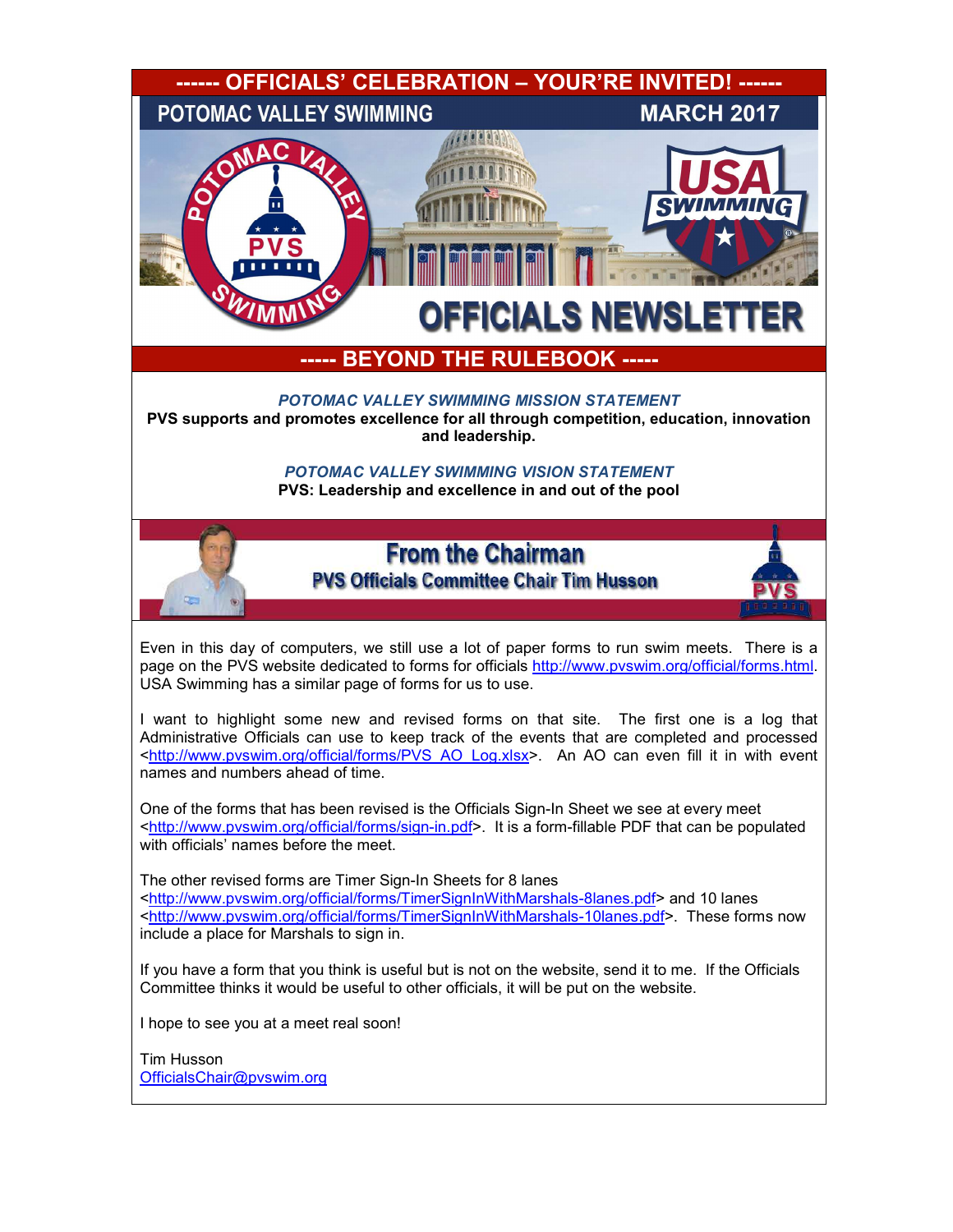# **Fun Facts** by: Tim Husson & Kelly Rowell



This month hosts the championship meets for the short course season. Here are a few facts about those meets.

|                      | <b>NUMBER OF</b> |                 |                 |                  |
|----------------------|------------------|-----------------|-----------------|------------------|
| <b>MEET</b>          | Teams            | <b>Athletes</b> | <b>Splashes</b> | <b>Officials</b> |
| <b>Senior Champs</b> | 30               | 806             | 2808            | 67               |
| Junior Champs        | 29               | 897             | 2374            | 41               |
| Junior Olympics      | 32               | 1872            | 6399            | $100+$           |

In addition, the Senior Champs and Junior Olympics meets were Officials Qualifying Meets where PVS officials could further their skill with mentoring and evaluation by National Evaluators. Seventeen evaluations were done at Senior Championships and 28 evaluations were done at Junior Olympics. Those that took advantage of this opportunity are to be commended for furthering their education as officials.

These championship meets have kept PVS officials busy these past two weekends! Additional officials supported our youngest swimmers at two separate mini meets the weekend of Junior/Senior Champs. Thank you to everyone for your dedication to all our swimmers!

> **Beyond the Rulebook** by: Jack Neill



As swim officials we rightfully consider the USA Swimming rulebook as the final word when providing fair and equitable competition at meets. The rulebook is updated annually, based on changes made by FINA (the international governing body of swimming) and changes approved by the USA Swimming's Rules and Regulations Committee and the House of Delegates. The "wet rules" of the USA Swimming rulebook are required to coincide exactly with FINA rules—otherwise our country's athletes would not be eligible to hold world records and could not compete in the Olympics, World Championships, and other international meets.

But there are some rules that require further elaboration or interpretation. For these we need to consult the official interpretations of USA Swimming as well as the pronouncements of the Rules and Regulations Committee. When noteworthy decisions are made by the R&R Committee, memos are sent to the LSCs who publicize them on their websites. And they often appear in the USA-S Officials Newsletters. Let's take a look at some of these interpretations.

All swimmers are on their block except lane five who is missing. The Starter gives the "take your mark" command and, when all swimmers are stationary, sounds the device to start the race. Immediately thereafter an athlete jumps up on the empty lane five block and dives into the pool. The swimmer is, indeed, the one who had been seeded into lane five. What should the Deck Referee do? This exact scenario was cited in the July, 2014 Officials Newsletter: "The penalty is to treat the athlete as a 'no show.' Clearly, he was not at the blocks ready to swim when the race was started. The administrative penalty for a 'no show' means that for this athlete the swim never occurred. Thus, no time would be recorded for the swim, and any administrative penalties for a 'no show' would also be applicable."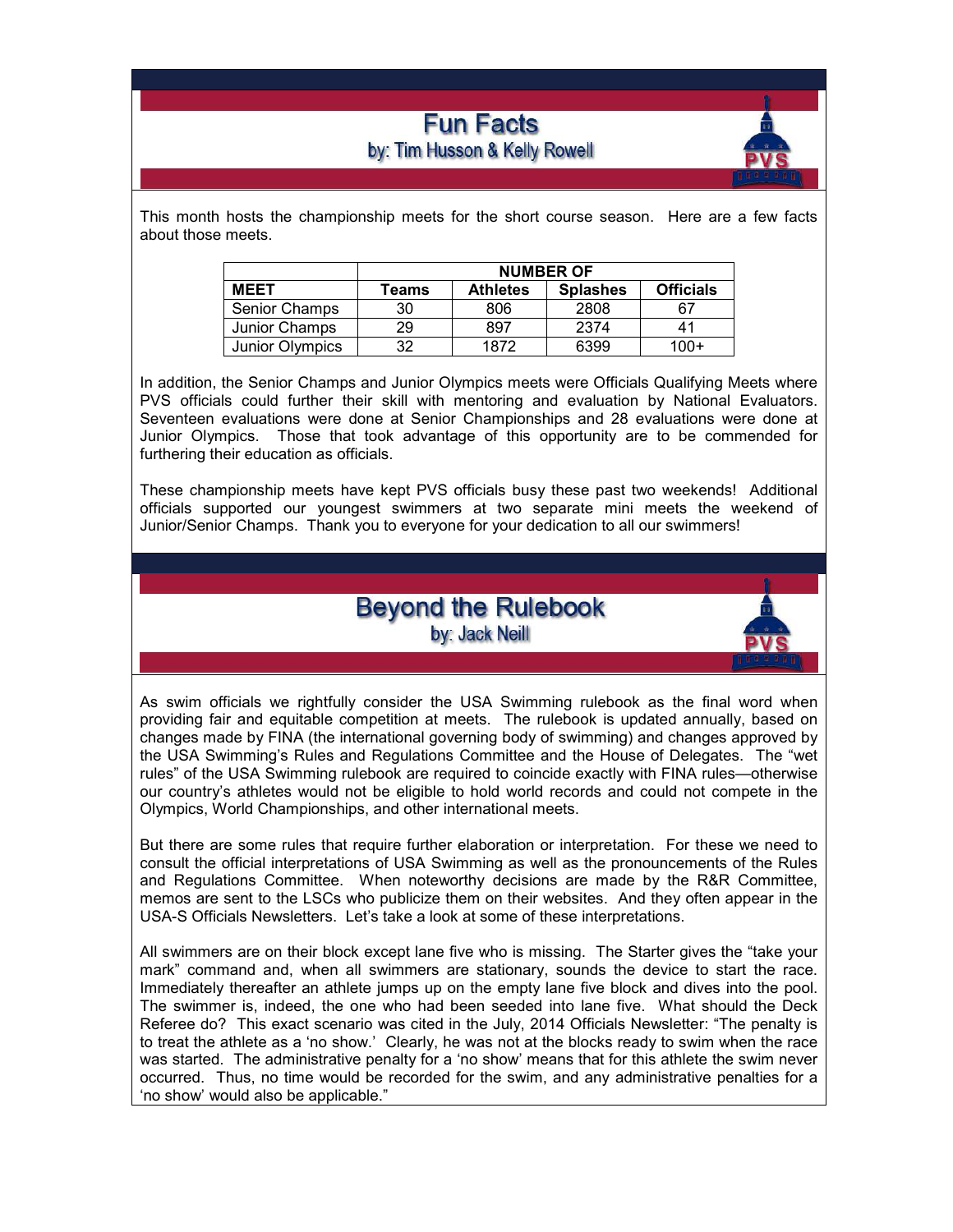http://www.pvswim.org/official/newsletters/USA\_Swimming\_Officials\_Newsletter-July2014.html

The rulebook clearly states that a swimmer may not wear a pacing device during competition. Many young swimmers wear a wristwatch while competing—is this a pacing device? Not according to the minutes of the Committee's May, 2008 meeting: "A watch, in and of itself is not a pacing device. The Referee has the authority to determine if an athlete was using the watch as a pacing device." They said the same about a heart rate monitor in June, 2015.

https://www.usaswimming.org/\_Rainbow/Documents/2e8fc1c5-f1c0-43b8-b731-46b87657c22b/2008%20May%2030%20RULES%20Minutes.pdf

A seeming contradiction exists where the rulebook says a swimmer may turn in any manner, but then 102.22.5 says that "standing on the bottom during any other stroke (than Freestyle) shall result in disqualification." A long-standing (June 5, 1999) interpretation for Butterfly, Breaststroke, and Backstroke specifically states: "standing on the bottom after a legal touch has been made and prior to pushing off the wall should be considered part of the turn and no disqualification should be called."

https://www.usaswimming.org/\_Rainbow/Documents/a77ac9f8-d7f7-45bf-a77cc3cb73df8825/Interpretations%20Made%20by%20the%20Rules%20Regs%20Comte%20Rev%20 Aug%202015.pdf

There are quite a few similar interpretations and clarifications that Referees should be aware of. All officials should try to familiarize themselves with them as well. Because sometimes we need to go beyond the rulebook to ensure that we're all on the same page.

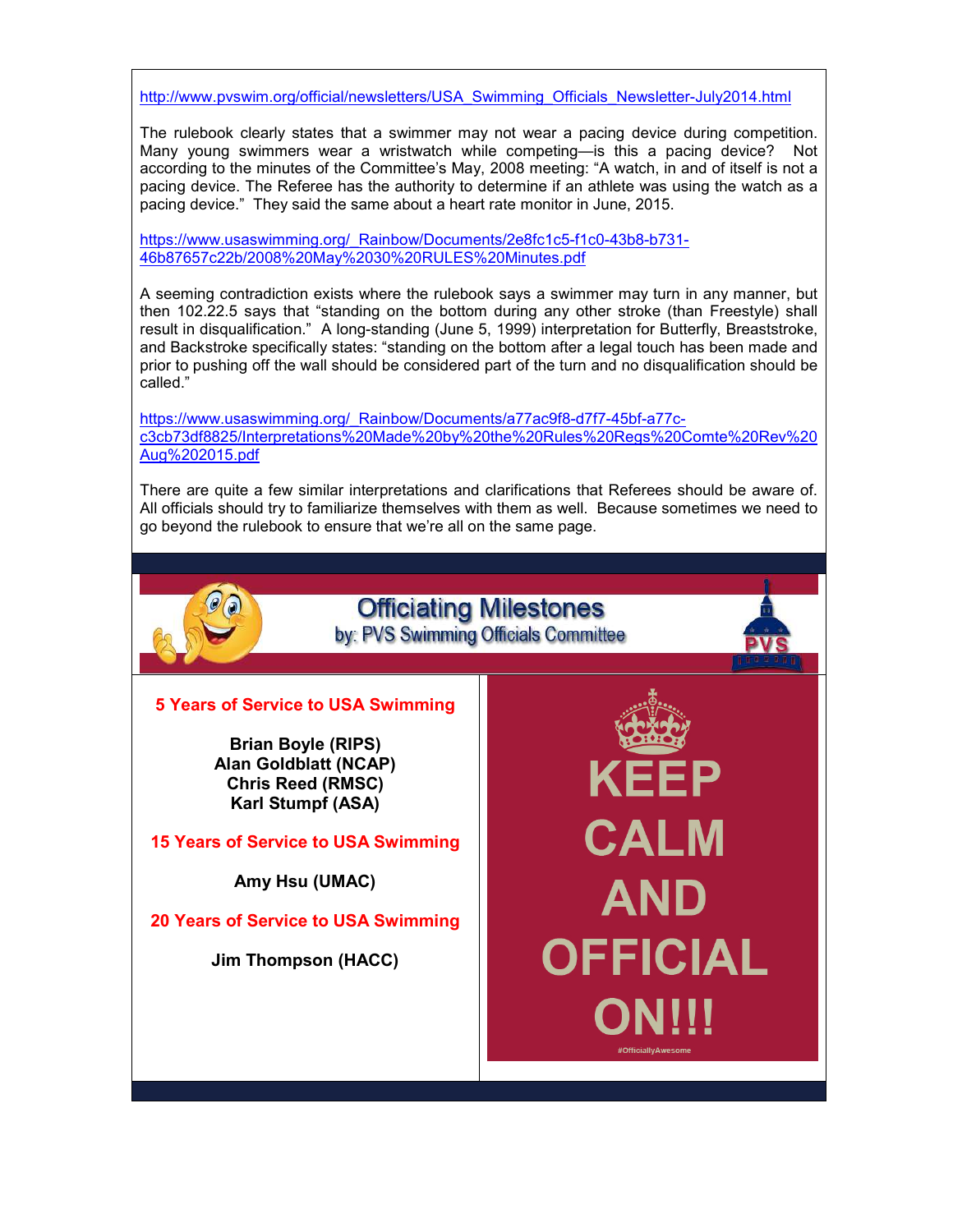# **New Certifications** (Includes Transfers)



### **S&T Judges Starters**

**Olga Chandran (RMSC) Jeff Klein (NCAP) Jeffrey Cundiff (SNOW) Peter Mott (DCPR) Robert Garrett (MACH)** Laura Hutchcroft (PAC) **Referees Debbie Wischmann (FAST) Robert Stevens (OCCS) Yuken Wong (RMSC)**

**Stewart Gordon (MACH) Bill Romine (OCCS) John Heidenreich (NCAP)**

**Grace Barkovic (NCAP) Tammy Arbogast (RMSC) Sarah Flick (PAC) Linda Tucker (UMAC)**

**Computer Operators Chief Judges Mary Ann Caron (OCCS)** 

**Erika Livingston (DCPR) Electronic Timing System Operators Chris Reed (RMSC) Tracie Dickson (DCPR)**



ertificate of Achievems

**Officials' Thank You Celebration** 



# **OFFICIALS' THANK YOU CELEBRATION 2017**

**Saturday, April 22, 2017 6 p.m. – 9:30 p. m.** 

# **Overlee Community Pool 6030 Lee Highway, Arlington, VA 22205**

The PVS Official's Committee cordially invites you and a guest to an Evening of fun, refreshments, and dinner in appreciation of your many Volunteer hours on behalf of the swimmers of PVS.

A chance to socialize without horns or whistles

White over blue uniform and white sneakers optional discouraged!

Please reply by April 15

We look forward to seeing you on the 22<sup>nd</sup>!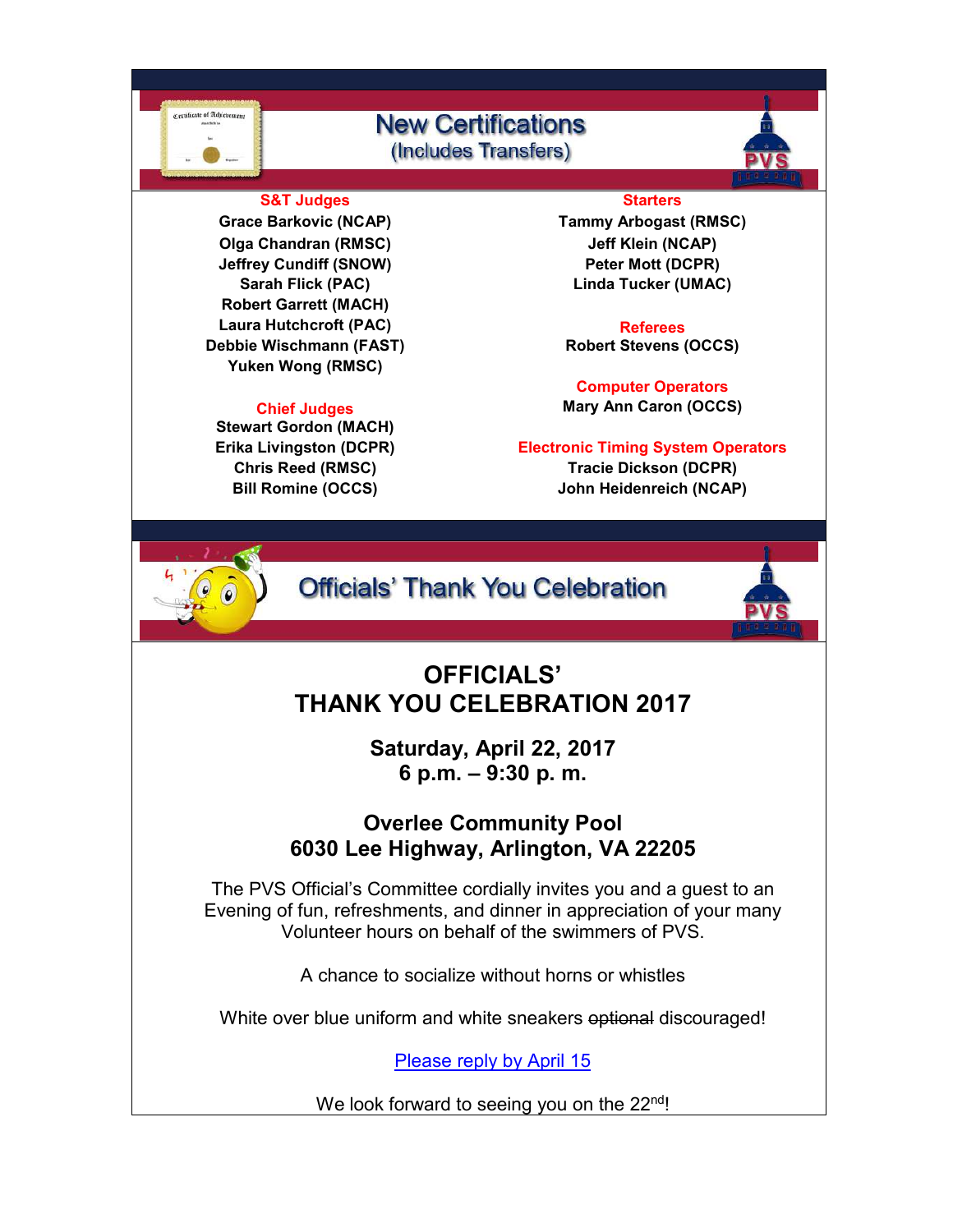| <b>SOCIAL DIRECTORS</b><br>David Merkin<br>david@merkinlawgroup.com<br>and<br>Dave DiNardo<br>Dave.dinardo@gmail.com<br>#OfficiallyAwesome                                                                                                                                                                                                                                         |                                                                                                                                                 |                                                                                                                                                                                                                                             |                   |  |  |  |
|------------------------------------------------------------------------------------------------------------------------------------------------------------------------------------------------------------------------------------------------------------------------------------------------------------------------------------------------------------------------------------|-------------------------------------------------------------------------------------------------------------------------------------------------|---------------------------------------------------------------------------------------------------------------------------------------------------------------------------------------------------------------------------------------------|-------------------|--|--|--|
| <b>Upcoming Clinics</b>                                                                                                                                                                                                                                                                                                                                                            |                                                                                                                                                 |                                                                                                                                                                                                                                             |                   |  |  |  |
|                                                                                                                                                                                                                                                                                                                                                                                    |                                                                                                                                                 |                                                                                                                                                                                                                                             |                   |  |  |  |
| <b>Date</b>                                                                                                                                                                                                                                                                                                                                                                        | <b>Clinic</b>                                                                                                                                   | Location                                                                                                                                                                                                                                    | <b>Time</b>       |  |  |  |
| Computer-Based<br>Training                                                                                                                                                                                                                                                                                                                                                         | <b>Timing System Operator</b>                                                                                                                   | <b>Register for this</b><br>clinic                                                                                                                                                                                                          | Any time          |  |  |  |
|                                                                                                                                                                                                                                                                                                                                                                                    |                                                                                                                                                 |                                                                                                                                                                                                                                             |                   |  |  |  |
|                                                                                                                                                                                                                                                                                                                                                                                    |                                                                                                                                                 |                                                                                                                                                                                                                                             |                   |  |  |  |
| <b>Upcoming Meets</b>                                                                                                                                                                                                                                                                                                                                                              |                                                                                                                                                 |                                                                                                                                                                                                                                             |                   |  |  |  |
| *** Click on the Upcoming Meets Banner to see the latest information                                                                                                                                                                                                                                                                                                               |                                                                                                                                                 |                                                                                                                                                                                                                                             |                   |  |  |  |
|                                                                                                                                                                                                                                                                                                                                                                                    | <b>March 2017</b>                                                                                                                               |                                                                                                                                                                                                                                             | <b>April 2017</b> |  |  |  |
| 2-5 - PVS Short Course Championships (PVS)<br>2-5 - PVS SC Junior Championships (PVS)<br>4-5 - Mini Championships (RMSC)<br>(PVS)<br>17-19 - RMSC Spring Finale (RMSC)<br>18-19 - MAKO Spring Invitational (MAKO)<br>24-26 - Spring Championships (MSSC)<br>24-26 - March Madness (YORK)<br>30-2 - Eastern Zone Short Course<br>NY.<br>30-2 - Speedo Sectionals Eastern Zone South | 9-12 - PVS 14&U Junior Olympic Championships<br>Championships (Fairport Swimming) - Webster,<br>Region (Virginia Swimming) - Christiansburg, VA | 1-2 - FISH Spring Fever LC Invitational<br>(FISH)<br>8 - 10&U Spring Penguin Meet (PAC)<br>13 - 15 - Arena Pro Swim Series (USA<br>Swimming) – Mesa, AZ<br>22-23 - Spring Sprints Invitational (SDS)<br>29 - Dive into Spring LC Meet (PAC) |                   |  |  |  |
|                                                                                                                                                                                                                                                                                                                                                                                    |                                                                                                                                                 |                                                                                                                                                                                                                                             |                   |  |  |  |